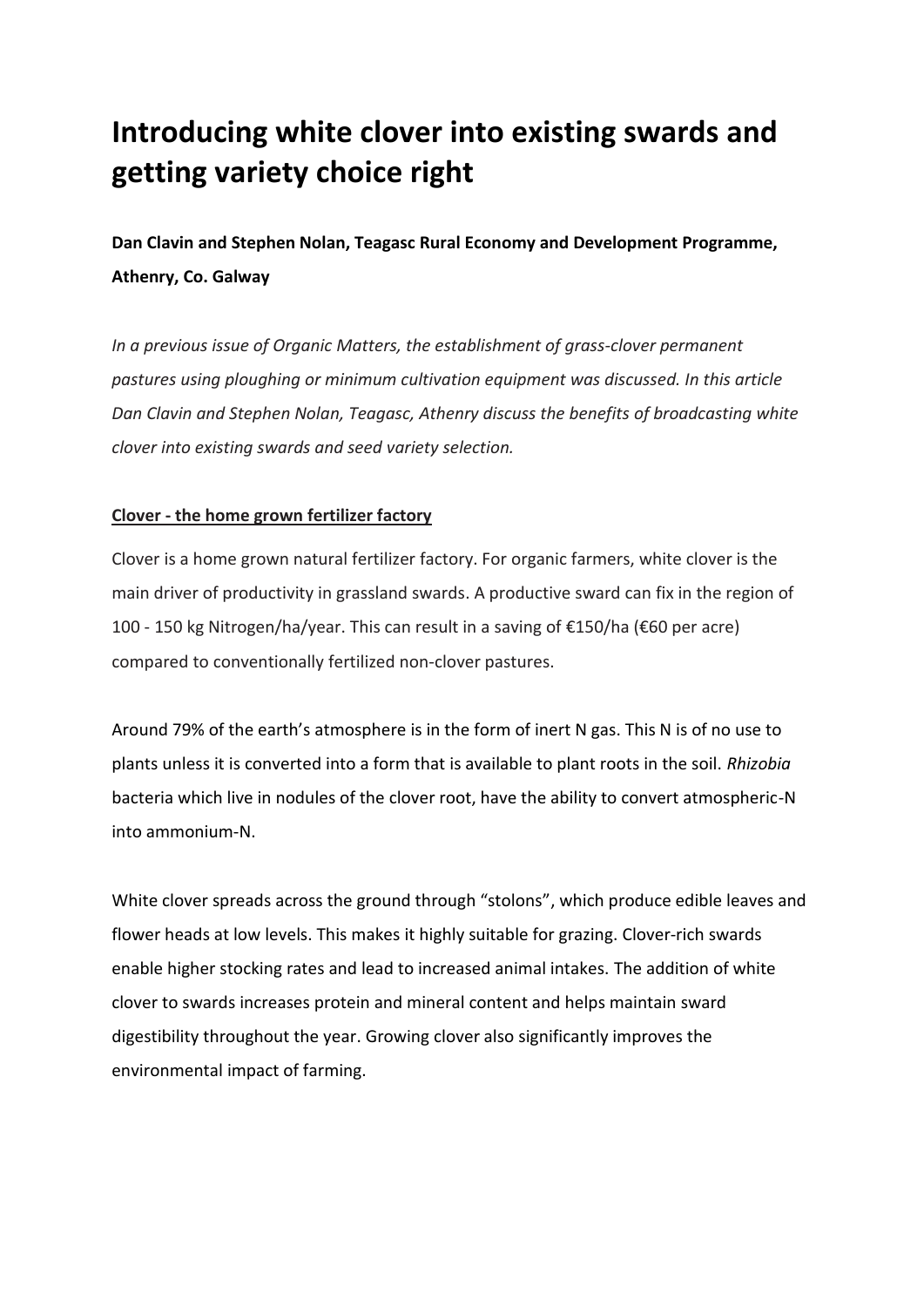On an economic basis, 1 kg of un-pelleted white clover costs around €10 and if you are spreading 5 kg per hectare (2 kg/acre) on 20% of the farm every five years (clover will last 3  $-8$  years depending on management) then the cost is just  $\epsilon$ 10/ha/year.

#### **Full-reseeding v Broadcasting**

It has been pointed out in a previous article that a complete re-seed can cost around €600/ha (€250 per acre). This option is considered the best means of getting clover into a sward especially in a dense pasture eg. sheep pastures or old butty pastures with little possibility of the clover seed achieving an adequate soil seed-contact to make a "hit" and germinate.

Broadcasting clover seed into existing pastures on the other hand, offers a cheaper method with a 75% success rate at farm level, but the management of the sward before and after over-sowing is the key to success.

#### **Sowing essentials**

Successful establishment of white clover in the sward by over-sowing depends on:

- a) Contact between the soil and the seed to make a "hit" and allow germination
- b) Moist soil conditions
- c) Light penetrating down to the clover seed and seedlings; and
- d) Strong well-established seedlings to survive the Winter

#### **Methods of over-sowing**

Techniques using strip or slot-seeders are not recommended because they increase costs without improving the rate of successful clover establishment. Strip or slot seeders or scratching the soil surface with a harrow can also damage the sward and open it up to weed infestation. To that end, broadcasting methods using a standard fertilizer spreader or other specialised broadcasting equipment such as an air-seeder etc. are recommended. Putting clover seed into a slatted tank and then spreading the slurry is not a reliable method of getting even application of clover seed.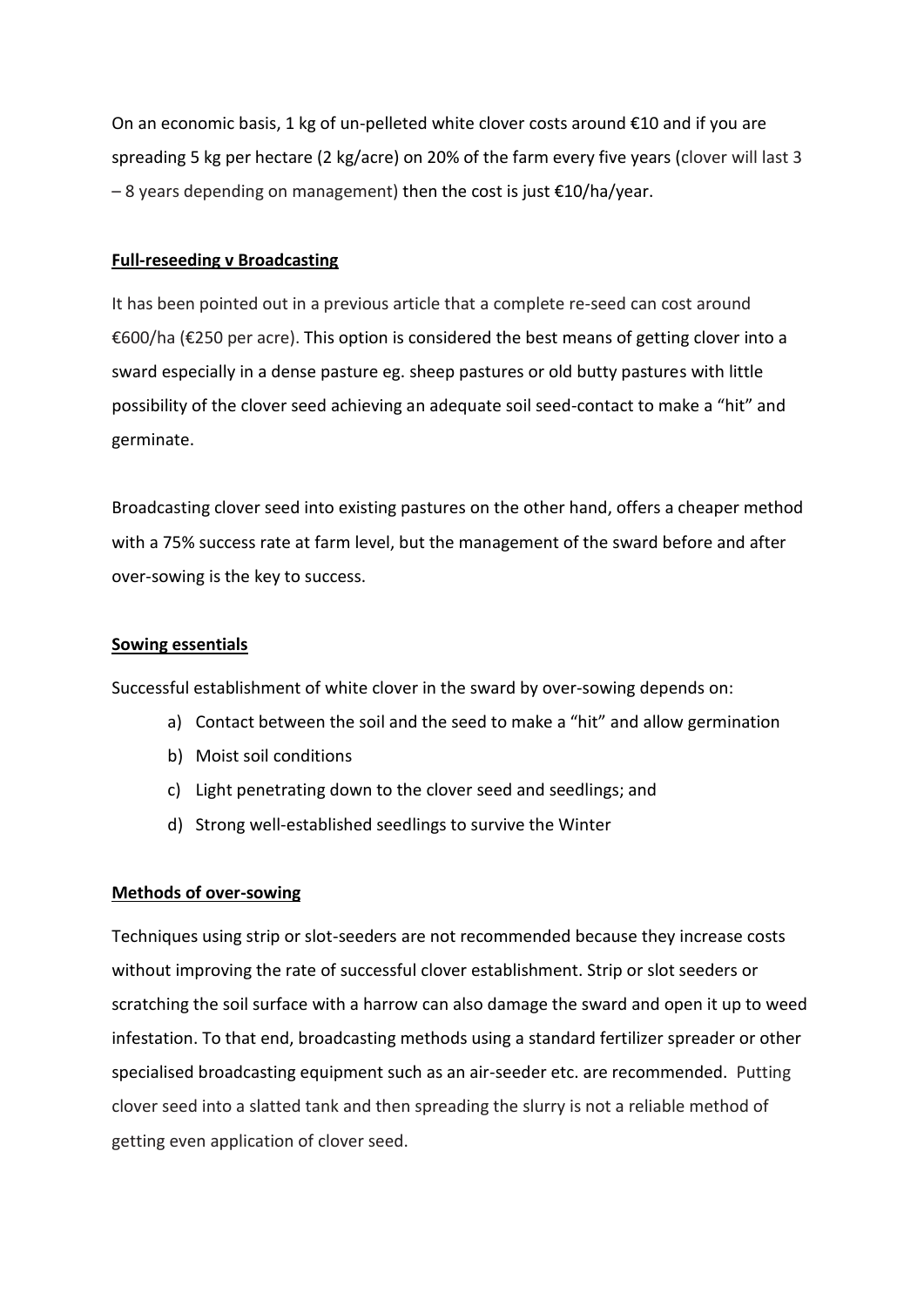#### **Time of over-sowing**

Experience on farms and at Teagasc Solohead, Tipperary has shown that, in general, oversowing works best after a harvest of silage during May or early June, compared to spreading on grazed swards. This is mainly because the grass recovers more quickly after grazing than after a silage cut, thus competing against the slower establishing clover seedling. Oversowing in most years should really take place before late June. Over-sowing will be most successful in wet summers, in heavy rainfall areas in the West of the country and on heavier soils. Over-sowing is somewhat riskier on drier sandier soils in Eastern parts of the country and really should be carried out in May in these areas.

#### **10 steps to successful clover over-sowing**

1. Reseed with 5 kg of white clover seed per hectare. It is vital that organic clover (~ $\epsilon$ 15/kg) or non-pelleted (naked) conventional clover (~€10/kg) is used. Pelleted clover which often contains artificial phosphorus (P) is **strictly prohibited** according to organic standards.

2. Ideally take a heavy cut of silage off the field and cut it very low to stunt the grass and make the sward as open as possible. Tight grazing over a long period is also an option before over-sowing.

3. Mix the clover seed with a mixing agent. Common mixing agents commonly used on organic farms are dry sand, granulated lime products or permitted natural granulated fertilizers (eg. sulphate of potash). Mix it in the field rather than in the yard and only mix half the amount first (each acre is spread twice – in two opposite directions). Spread about 5 to 10 acres at a time.

4. Spread and then spread the same area again in the opposite direction. See graph.

5. Once the clover is spread, apply around 2,000 - 3,000 gallons per acre (33 m3/ha) of fairly watery cattle slurry to the silage stubble. This helps to wash in the seed which aids germination and seedling establishment as well as supplying nutrients for plant growth.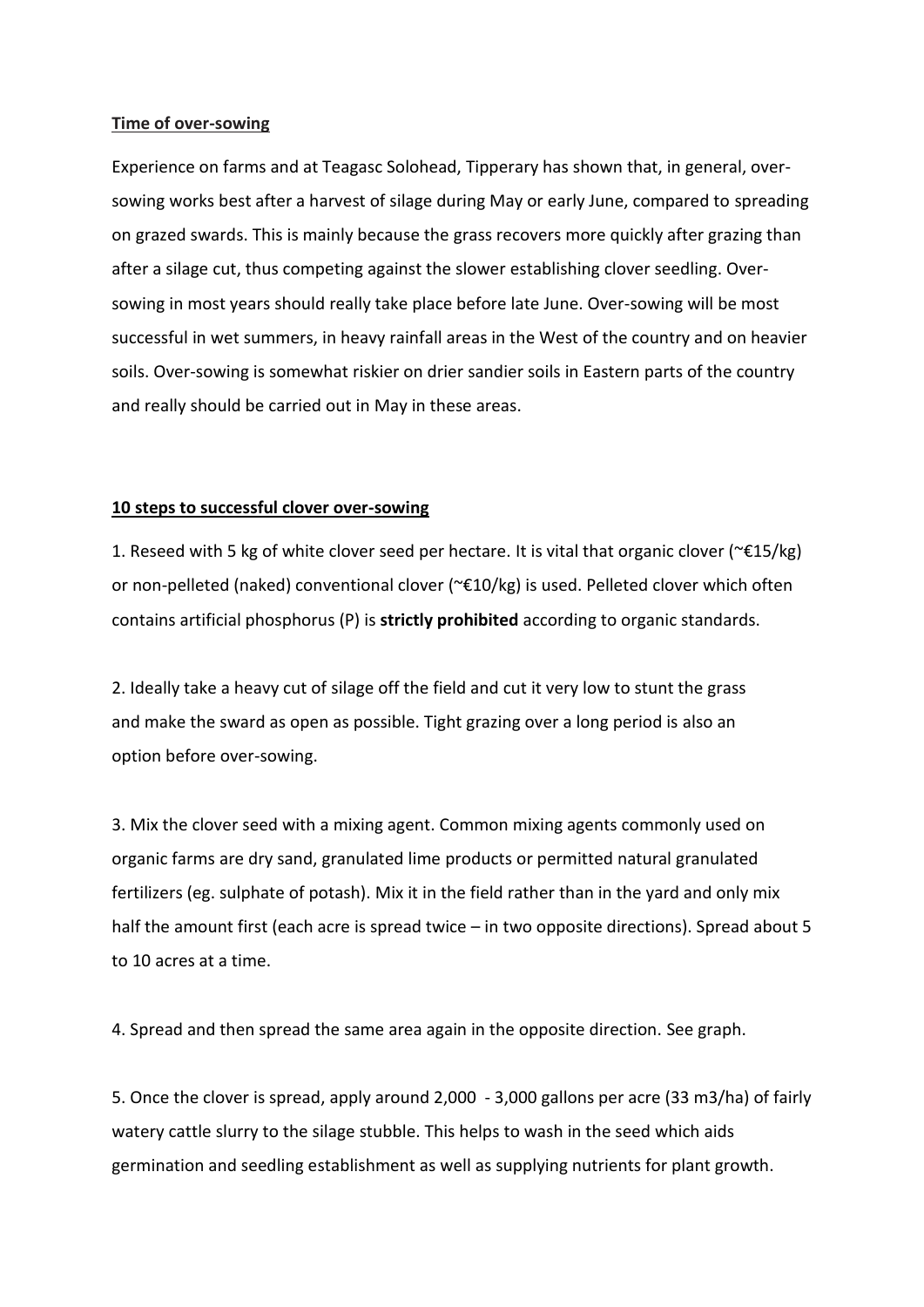6. Be back grazing that field within 24 days – this is very important.

7. Thereafter graze very tight each time (to 4 or 5 cm – to prevent tall grass shading out clover) and graze every 24 days. This is why lowly stocked farms may have difficulty getting clover established. Clover stolons will spread much greater distances once they have light reaching them.

8. If the ground becomes too dry do not over-sow.

9. Another option is to graze out a field with light cattle (to 4 cm or less). Spread the clover seed and then within a short period put more cattle on the field to re-graze it out again. The cattle will then walk the seed in.

10. Tight grazing is essential -

- Down to 4 cm between turnout and mid-April
- Down to 5 cm during the main grazing season
- Graze the sward to 4 cm before it is closed for the winter
- Do not have very heavy covers over the winter if you do, get them grazed by early March

## **Experience of over-sowing white clover at Teagasc**

Over-sowing has been used at Teagasc Solohead and Athenry research farms for years both to increase and maintain the white clover content of the swards. It has mostly worked well. Poor results have occurred when dry weather and soil conditions follow over-sowing. Oversowing at Solohead has generally been between 70 and 80% successful over the years. Poor results have also been due to allowing grass get too strong after over-sowing. This is the single biggest factor for failure that lies within the farmer's control. The importance of tight grazing after over-sowing cannot be overstated. The single most important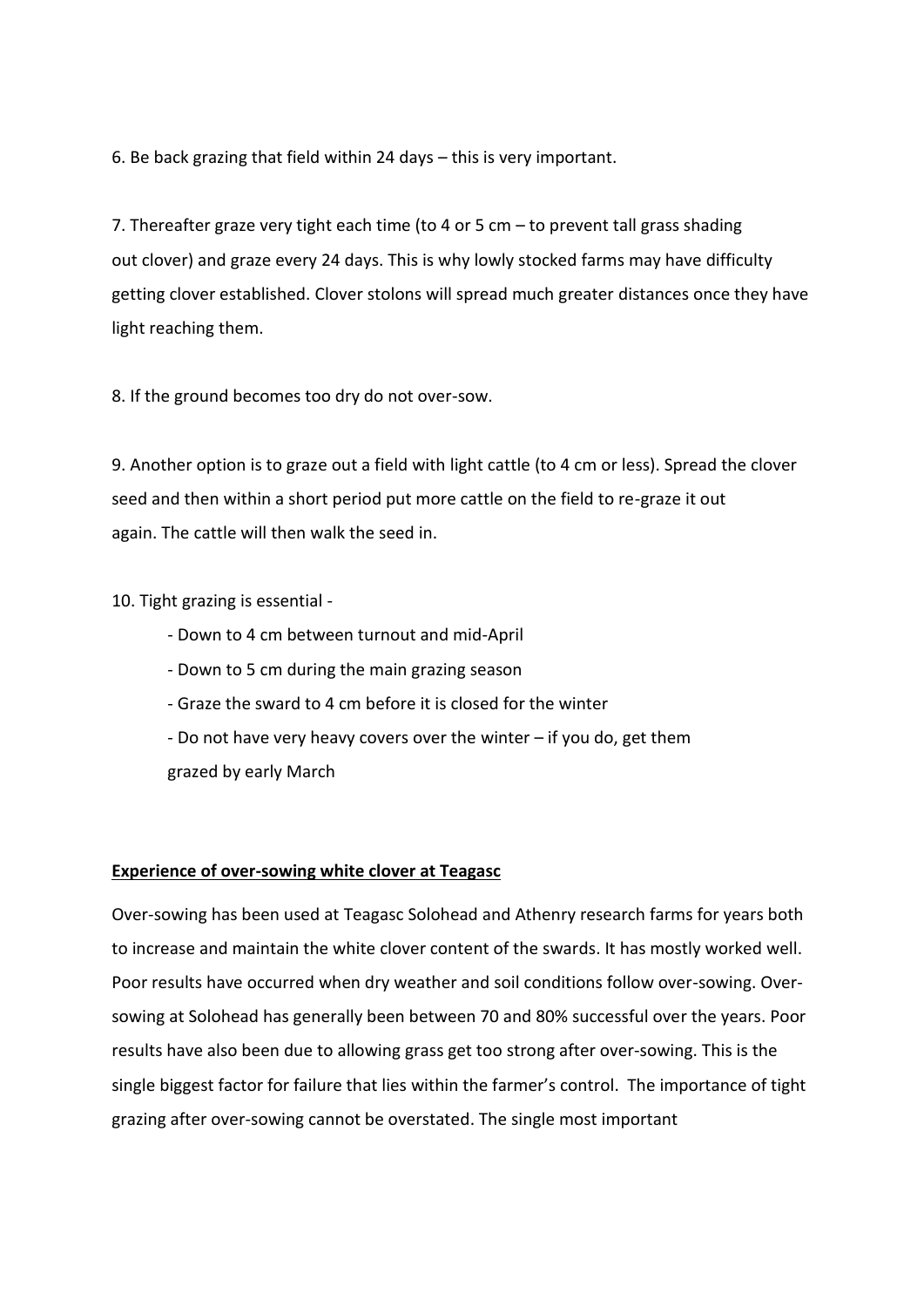recommendation, which can greatly improve the success of over-sowing, is tight grazing for the remainder of the year.

## **Recommended white clover varieties**

Each year DAFM produces a list of recommended grass and white clover varieties. These varieties have been trialled and evaluated over a minimum of two separate sowings in Kildare, Galway, Cork, Donegal and Kilkenny. The DAFM recommended list for 2015 is presented in Table 1 below. The Northern Ireland recommended list is more comprehensive and is also of relevance.

# **White clover varieties are classified by leaf size**

Smaller leaf varieties are generally lower yielding but more persistent than large leaf varieties and so are recommended for sheep farms. Small-leaf clovers survive the selective grazing of sheep because their stolons are small and close to the ground. Medium leaf varieties are intermediate in terms of yield and persistency, making them suitable primarily for grazing but also for silage.

Cattle and dairy cows are less selective grazers and graze less close to the ground than sheep. Therefore small-leaf cultivars are more at risk of being shaded out of a sward grazed. Large-leaf cultivars grow more aggressively and are better able to compete in swards grazed by cattle.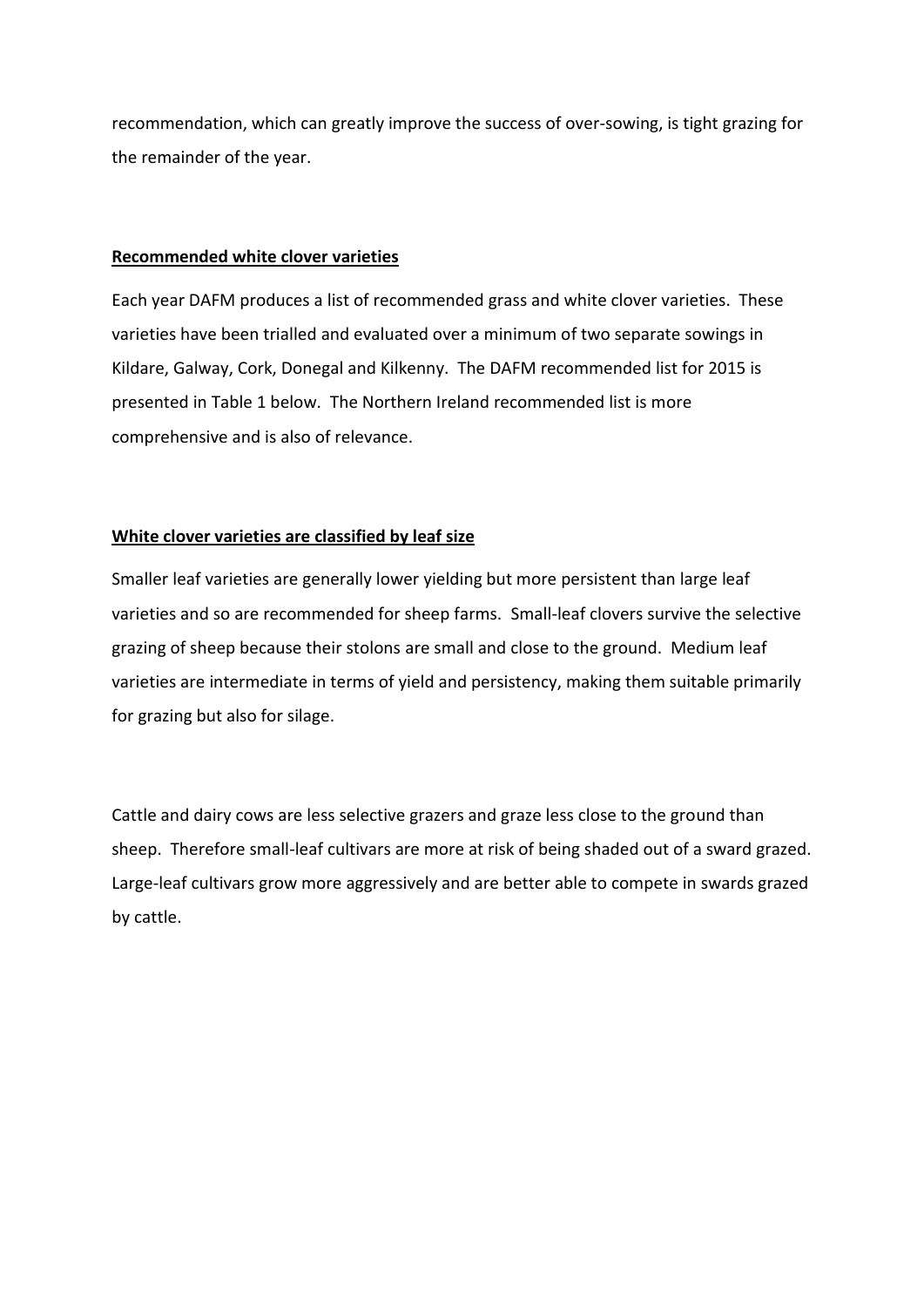Table 1 DAFM Recommended White Clover Varieties 2015

| <b>Variety</b><br><b>Name</b>        | <b>Total</b><br><b>Yield</b> | Leaf Size*       | <b>Clover</b><br>% | Year 1st<br><b>Listed</b> | <b>Breeder</b> | <b>Origin</b> |
|--------------------------------------|------------------------------|------------------|--------------------|---------------------------|----------------|---------------|
| <b>Control</b><br>Mean:<br>(t DM/ha) | 9.1                          |                  |                    |                           |                |               |
| <b>Barblanca</b>                     | 103                          | Large<br>(0.78)  | 50                 | 2009                      | Barenbrug      | NL            |
| <b>Alice</b>                         | 102                          | Large<br>(0.76)  | 49                 | 1995                      | <b>IBERS</b>   | <b>UK</b>     |
| <b>Chieftain</b>                     | 100                          | Medium<br>(0.68) | 47                 | 2005                      | Teagasc        | <b>IRL</b>    |
| <b>Buddy</b>                         | 101                          | Medium<br>(0.63) | 45                 | 2015                      | Teagasc        | <b>IRL</b>    |
| Avoca                                | 103                          | Medium<br>(0.61) | 47                 | 1995                      | Teagasc        | <b>IRL</b>    |
| Iona                                 | 96                           | Medium<br>(0.59) | 47                 | 2014                      | Teagasc        | <b>IRL</b>    |
| <b>Crusader</b>                      | 96                           | Medium<br>(0.57) | 44                 | 2009                      | Barenbrug      | NL            |
| <b>Aberherald</b>                    | 98                           | Medium<br>(0.55) | 45                 | 2003                      | <b>IBERS</b>   | UK            |

*In the table above varieties are listed in order of decreasing leaf size. \*Values in brackets indicate leaf size compared to the variety Aran (i.e. Aran = 1.00), based on data from UK D.U.S. tests.*

The Northern Ireland recommended varieties list includes all of the above and adds seven varieties, including some small leaf (AberAce and Grasslands Demand) and very large leaf (Aran and Triffid). The addition of Buddy to the Northern Ireland list is expected this year.

The main features of each variety are highlighted below. These features should be used as the basis of choosing the varieties of clover suitable to each enterprise type.

**Barblanca** is a large leaved variety with very good annual yield, with highest productivity in spring and autumn. Considered suitable for silage production but unsuitable for hard grazing.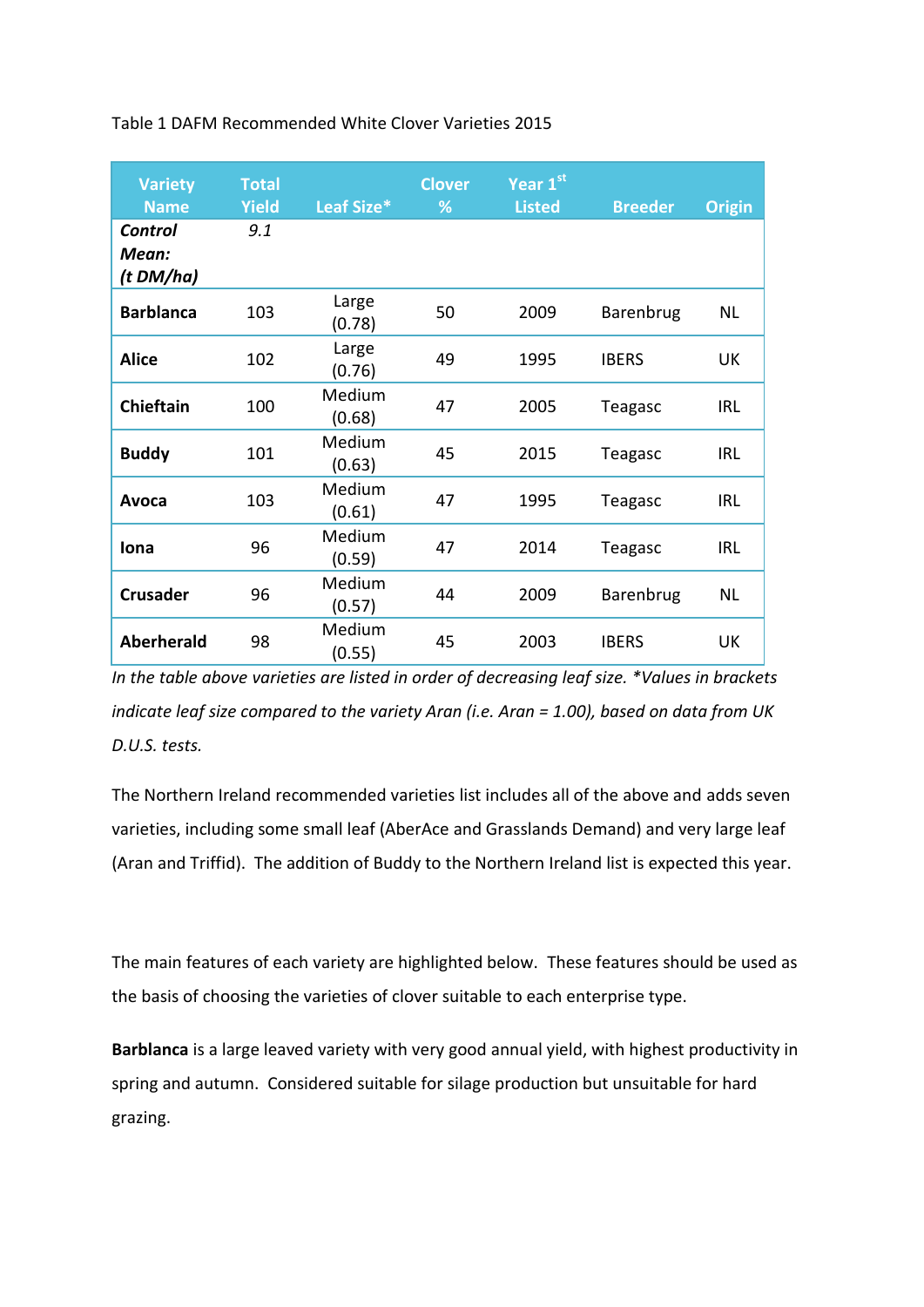**Alice** is a large leaved variety with high total sward and excellent clover yields throughout the growing season. Considered suitable for silage production but unsuitable for hard grazing.

**Chieftain** is the largest of the medium leaved varieties, with good yield and persistency making it suitable for grazing. It is also considered most suitable for dual purpose mixtures.

Teagasc Research Officer Dr. Patrick Conaghan highlights the new variety **'Buddy'** as high yielding, with outstanding ground cover for its leaf size, and outstanding spring growth.

**Avoca** is a medium leaved variety with very good yield and a very high grazing persistency for its leaf size. It competes well with the accompanying grass, leading to high clover content in the grazing diet.

**Iona** is a medium leaved variety with high yield and persistency, which competes well with the accompanying grass. It is considered suitable for grazing.

**Crusader** is a medium leaved variety with very high yields and persistency with exceptional spring vigour for its leaf size. It is considered suitable for grazing.

**Aberherald** is the smallest of the recommended medium leaved varieties. It performs particularly well in late summer, but has good persistence and clover content throughout the season. It is considered suitable for grazing.

#### **Clover blends depend on enterprise**

In general 2 varieties of clover are used in a mix. A combination, one from large, medium or smaller leaved varieties can lead to more successful establishment of clovers and can also allow for more flexibility of management. Some factors to consider when choosing a clover mix include yield, persistency and optimum growing season.

For sheep a suitable mixture of clover cultivars could contain Avoca and Aberherald. The emphasis of this blend of clover cultivars is more on persistence than yield.